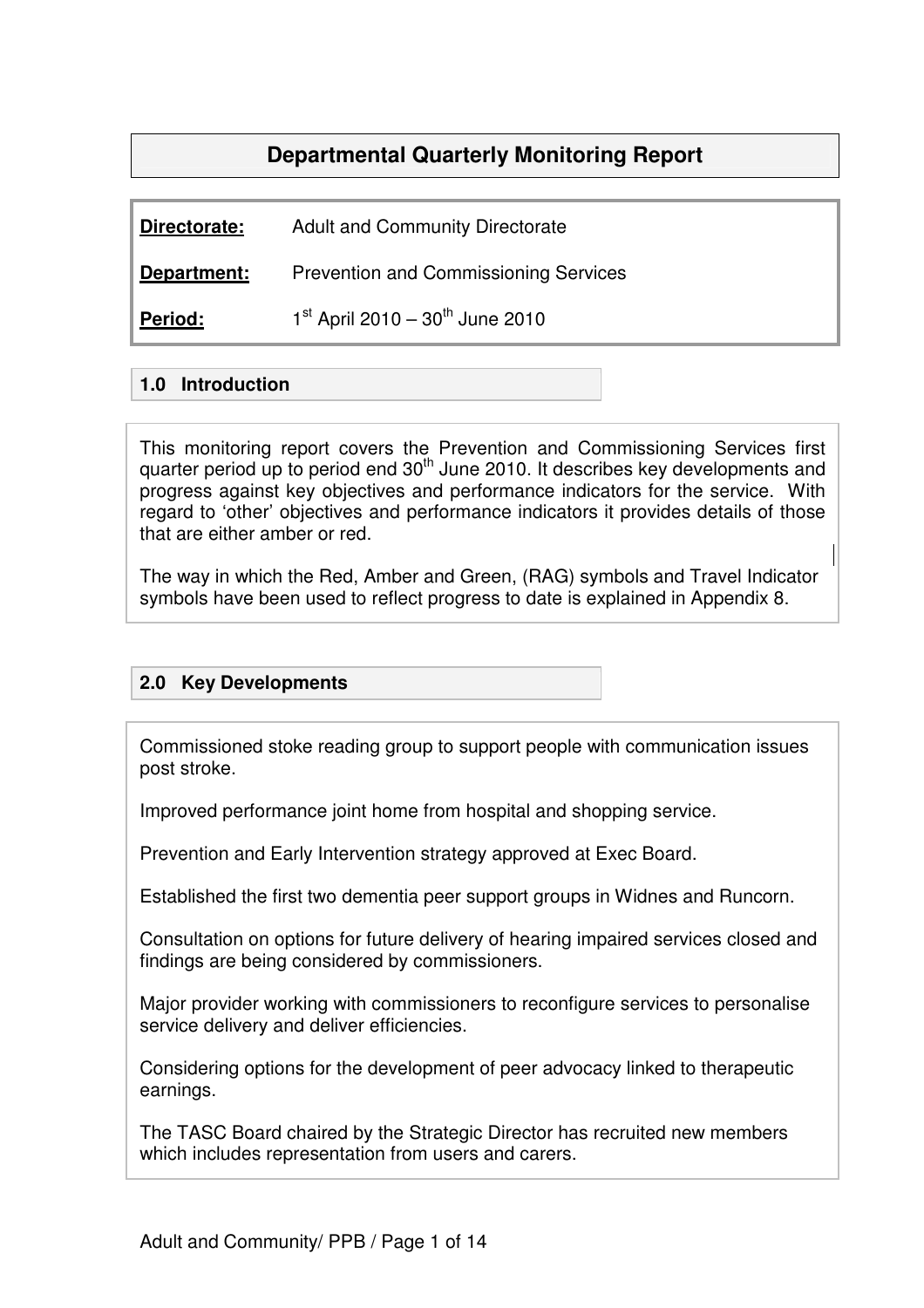The RAS live pilot has been evaluated and extended to cover all annual reviews offering support planning and personal budgets. This will enable us to continue to test and refine the RAS model using greater numbers. The co produced information materials have been produced and are currently being used in the RAS live pilot. A series of five booklets have been developed which will inform personal assistants of their responsibilities and that of their employers. A universal information strategy has been developed and resources allocated to implement.

#### **3.0 Emerging Issues**

Consideration will need to be given to the implications for partnership working with the NHS following publication of the White Paper Quality & Excellence: Liberating the NHS.

The on going training programme has been expanded to include a programme of workshops developed to assess providers arrangements for the implementation of personalisation. Further work is being undertaken by the Transformation Team to develop a model for the future commissioning requirements for personal assistants given the anticipated increase in demand as a consequence of the personal budget uptake.

A survey has been undertaken to identify the training needs of personal assistants and the responses to the questionnaire will help us understand what sort of training and support personal assistants will need.

A risk enablement policy and process is in development to mitigate the potential safeguarding risks posed by individual budgets.

#### **4.0 Service Objectives / milestones**

#### **4.1 Progress against 'key' objectives / milestones**



All key objectives/milestones are being reported in this section and details can be found in Appendix 1.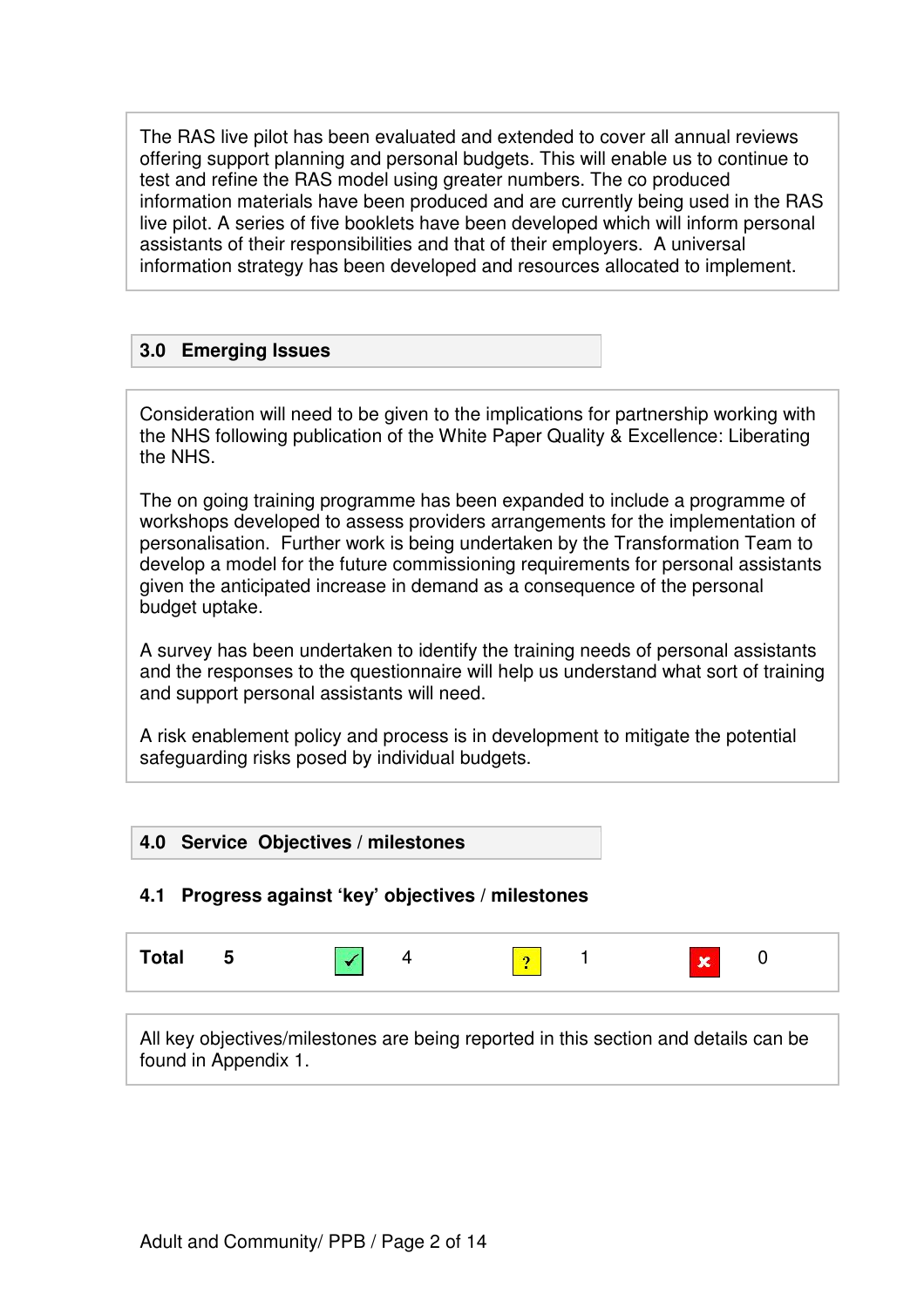### **4.2 Progress against 'other' objectives / milestones**

| Total | 5 |  | n<br>٠ | -<br>∽<br>ັ | $\mathbf x$ |  |
|-------|---|--|--------|-------------|-------------|--|
|       |   |  |        |             |             |  |

There are five amber and no red objectives to report this quarter as detailed in Appendix 2.

#### **5.0 Performance indicators**

#### **5.1 Progress Against 'key' performance indicators**

|--|--|

Details of 'key' indicators can be found in Appendix 3

## **5.2 Progress Against 'other' performance indicators**

| Total                                                                |  |  |  |  |  |  |
|----------------------------------------------------------------------|--|--|--|--|--|--|
|                                                                      |  |  |  |  |  |  |
| There are 2 amber and only 1 red indicator as detailed in Appendix 4 |  |  |  |  |  |  |

#### **6.0 Risk Control Measures**

Where a Key Service Objective has been assessed and found to have an associated 'High' risk, progress against the application of risk treatment measures are normally only reported in quarters 2 and 4. However, due to the fact that work on the areas of risk is currently impending action is being reported this quarter in Appendix 5.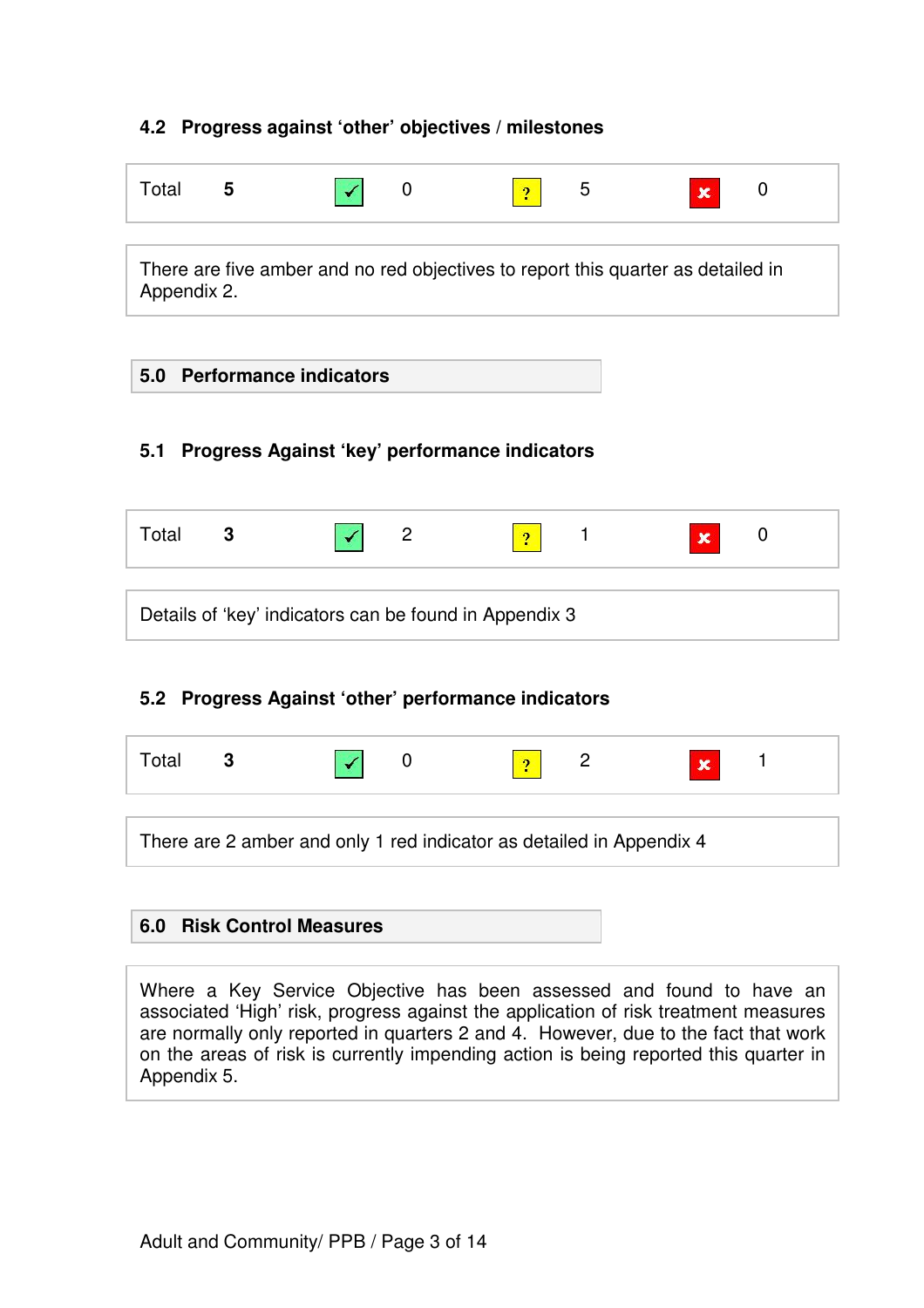## **7.0 Data quality statement**

The author provides assurance that the information contained within this report is accurate and valid and that every effort has been made to avoid the omission of data. Where data has been estimated, sourced externally, or where there are any concerns regarding the limitations of its use this has been clearly annotated**.**

### **8.0 Appendices**

| Appendix 1 Progress Against 'key' objectives / milestones   |
|-------------------------------------------------------------|
| Appendix 2 Progress against 'other' objectives / milestones |
| Appendix 3 Progress against 'key' performance indicators    |
| Appendix 4 Progress against 'other' performance indicators  |
| Appendix 5 Progress against risk control measures           |
| Appendix 6 Financial Statement                              |
| Appendix 7 Explanation of use of symbols                    |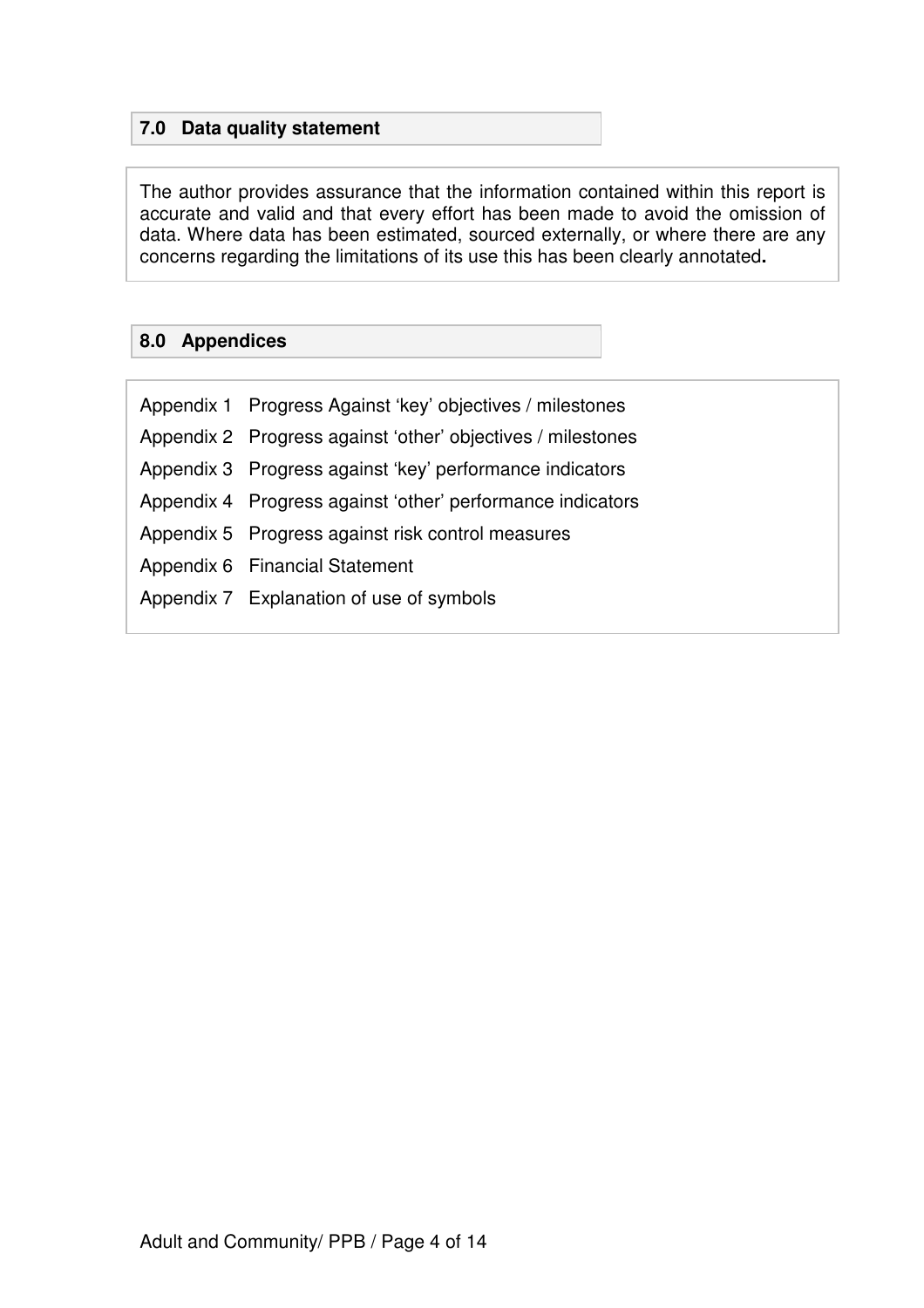## **Appendix 1: Progress Against 'key' objectives / milestones**

| <b>Ref</b> | <b>Objective</b>                                                                                                                                                                                                |
|------------|-----------------------------------------------------------------------------------------------------------------------------------------------------------------------------------------------------------------|
| PCS 1      | Working in partnership with statutory and non statutory organisations, evaluate, plan, commission and redesign services to<br>ensure that they meet the needs and improve outcomes for the community of Halton. |

| <b>Milestones</b>                                                                                                                                                                                             | <b>Progress</b><br>Q <sub>1</sub> | <b>Supporting Commentary</b>                                                                                                                                                                                                                 |
|---------------------------------------------------------------------------------------------------------------------------------------------------------------------------------------------------------------|-----------------------------------|----------------------------------------------------------------------------------------------------------------------------------------------------------------------------------------------------------------------------------------------|
| Working in partnership with the PCT, ensure appropriate<br>mechanisms are in place to enable the Local Authority to<br>appropriately commission services for people with<br>learning disabilities (AOF 6 & 7) | $\boxed{?}$                       | Commissioning Strategy is being updated. Discussions continue with<br>the PCT on agreeing budget for transfer to the council in 2011                                                                                                         |
| Contribute to the safeguarding of vulnerable adults and<br>children in need, by ensuring that staff are familiar with<br>and follow safeguarding processes Mar 2011. (AOF6)                                   | $\blacktriangledown$              | Training for safeguarding vulnerable adults has been agreed for this<br>year, to date there has been increased uptake by staff. Agreed that<br>there will be a joint sub group for safe recruitment across adults and<br>children's services |
| Continue to establish effective arrangements across the<br>whole of adult social care to deliver self directed support<br>and personal budgets Mar 2011 (AOF6)                                                | $\blacktriangledown$              | A training programme has been undertaken in conjunction with Helen<br>Sanderson Associates to address the training needs of adult social<br>care. A champions group has been developed to build confidence<br>and expertise within teams.    |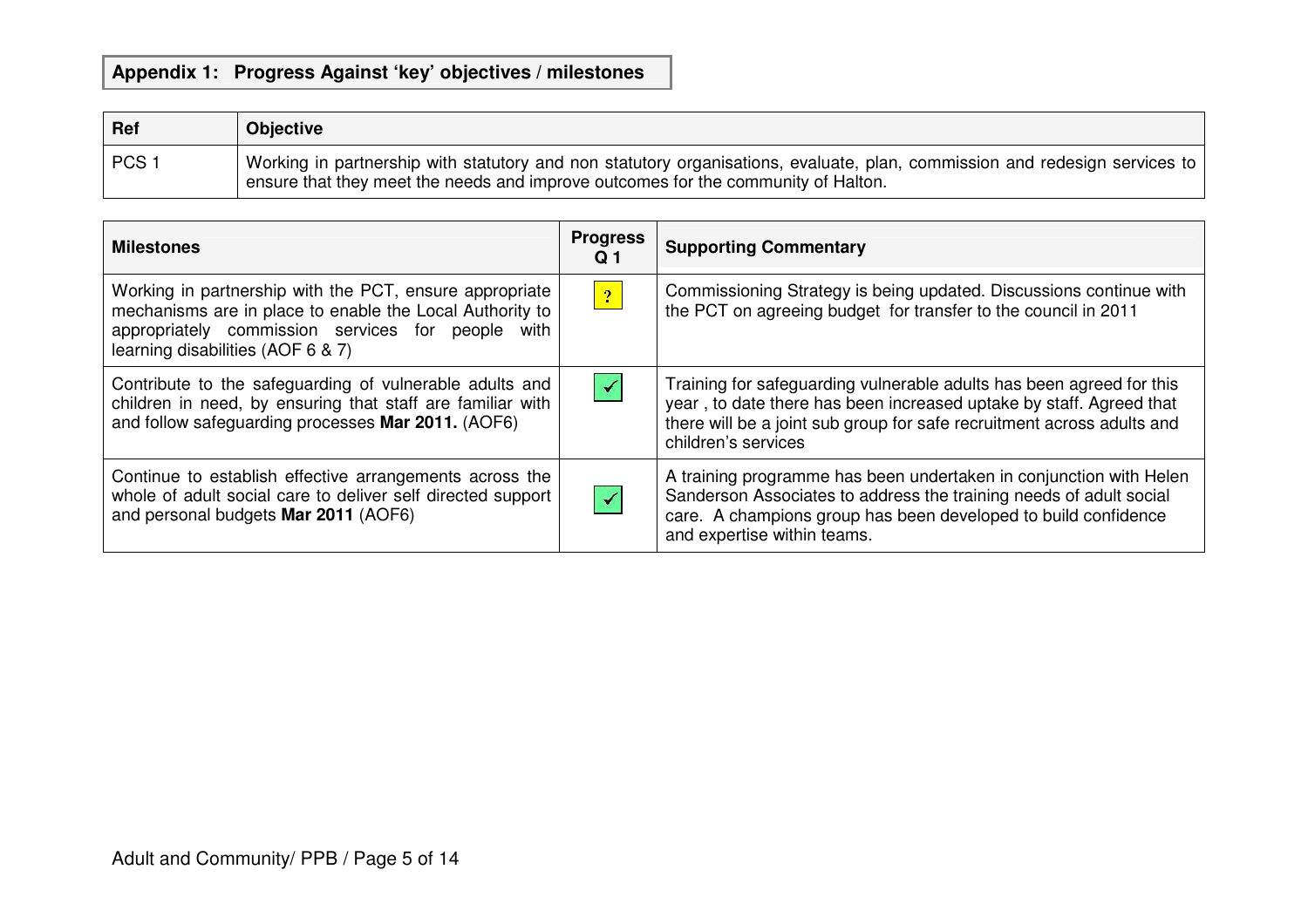### **Appendix 1: Progress Against 'key' objectives / milestones**

| Ref              | <b>Objective</b>                                                                                                                                                                                           |
|------------------|------------------------------------------------------------------------------------------------------------------------------------------------------------------------------------------------------------|
| PCS <sub>2</sub> | Effectively consult and engage with the community of Halton to evaluate service delivery, highlight any areas for improvement<br>and contribute towards the effective re-design of services where required |

| <b>Milestones</b>                                                                                                                                                                                                                                     | <b>Progress</b><br>Q <sub>1</sub> | <b>Supporting Commentary</b>                                                                                                                                                                                                                   |
|-------------------------------------------------------------------------------------------------------------------------------------------------------------------------------------------------------------------------------------------------------|-----------------------------------|------------------------------------------------------------------------------------------------------------------------------------------------------------------------------------------------------------------------------------------------|
| Continue to support the development of the LINks to<br>ensure it provides an effective mechanism for community<br>engagement Mar 2011 (AOF 32)                                                                                                        | $\blacktriangledown$              | Regular meetings continue to take place between LINks and Senior<br>managers in Adults And Community. Staff contribute to LINks<br>workshops.                                                                                                  |
| Continue to negotiate with housing providers & partners in<br>relation to the provision of further extra care housing<br>tenancies, to ensure requirements are met (including the<br>submission of appropriate funding bids) Mar 2011. (AOF6<br>8, 7) | $\blacktriangledown$              | Potential sites and opportunities to develop Extra Care Housing<br>continue to be explored on a regular basis. Cosmopolitan Housing<br>Association has submitted a bid to build 90 units of Extra Care to the<br>Homes and Communities Agency. |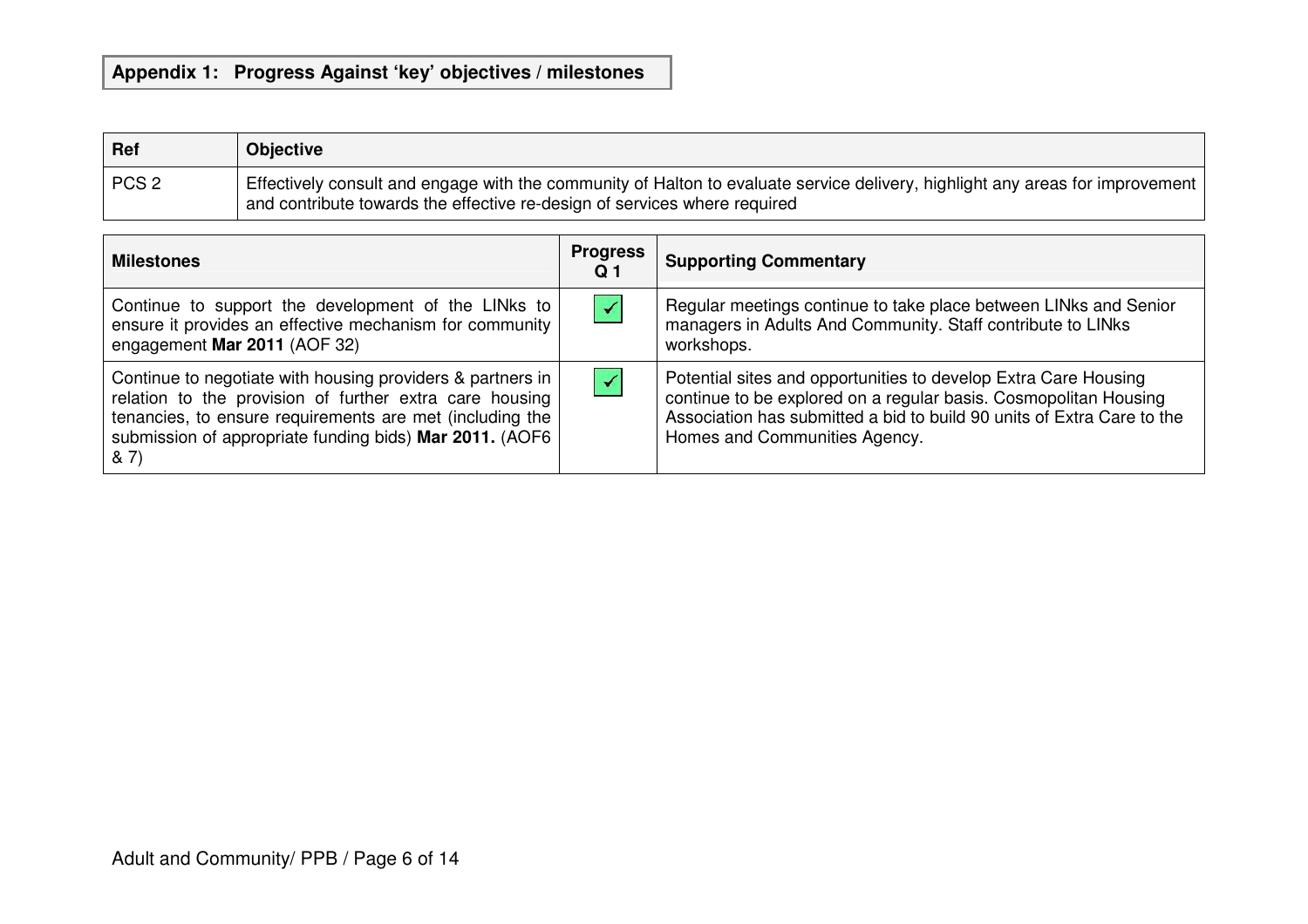#### **Appendix 1: Progress Against 'key' objectives / milestones**

| Ref              | <b>Objective</b>                                                                                                                                                                                     |
|------------------|------------------------------------------------------------------------------------------------------------------------------------------------------------------------------------------------------|
| PCS <sub>3</sub> | Ensure that there are effective business processes and services in place to enable the Directorate to manage, procure and<br>deliver high quality, value for money services that meet people's needs |

| <b>Milestones</b>                                     | <b>Progress</b> Supporting Commentary |
|-------------------------------------------------------|---------------------------------------|
| <sup>I</sup> No Key objectives/milestones identified. |                                       |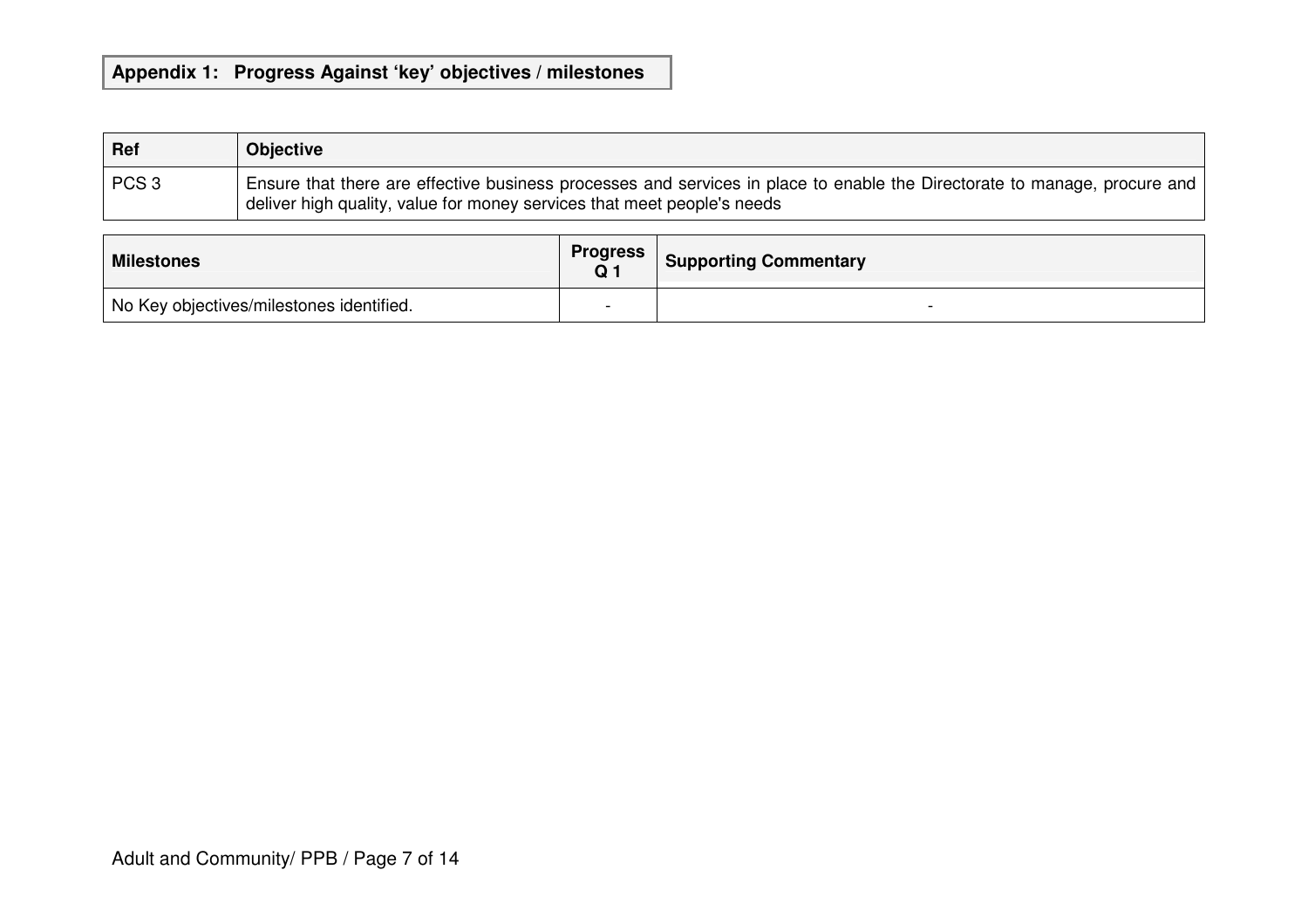### **Appendix 2: Progress Against 'other' objectives / milestones**

| Ref              | <b>Objective</b>                                                                                                                                                                                                |
|------------------|-----------------------------------------------------------------------------------------------------------------------------------------------------------------------------------------------------------------|
| PCS <sub>1</sub> | Working in partnership with statutory and non statutory organisations, evaluate, plan, commission and redesign services to<br>ensure that they meet the needs and improve outcomes for the community of Halton. |

| <b>Milestones</b>                                                                                                                                 | <b>Progress</b><br>Q 1 | <b>Supporting Commentary</b>                                                                                                                                                                                                                                                                                                                                                                                                                                                                                               |
|---------------------------------------------------------------------------------------------------------------------------------------------------|------------------------|----------------------------------------------------------------------------------------------------------------------------------------------------------------------------------------------------------------------------------------------------------------------------------------------------------------------------------------------------------------------------------------------------------------------------------------------------------------------------------------------------------------------------|
| Continue to implement, monitor and review the rollout of<br>the Single Assessment Process. Mar 2011 (AOF 6 & 7)                                   | $\sqrt{2}$             | Stage 3 of Implementation has been in place since Feb 2008. In Feb<br>2010 senior management agreed to the establishment of a "task and<br>finish" group to complete an audit of implementation with staff.<br>Feedback from this audit which took place in April/May confirms the<br>view that implementation of SAP within Halton has not been across<br>the whole system. A report detailing future implementation options<br>will be taken to relevant organisational management teams in July<br>2010 for a decision. |
| Introduce Supporting People 'Gateway' or single point of<br>access service Mar 2011 (AOF 6, 30 and 31)                                            | 2                      | Timescales for introduction of gateway service linked to introduction<br>of CBL scheme, so some delays. However, regional group has<br>approved purchase of Abitras System, which offers a module for the<br>provision of a gateway service.                                                                                                                                                                                                                                                                               |
| Revise and update the Supporting People Plan to ensure<br>effective services are in place (AOF 6) Sept 2010                                       | 2                      | Strategic direction for the programme approved in 2009/10<br>needs to be reconsidered in view of recent government<br>announcements that grant levels may significantly reduce from<br>2011 However, work is underway to produce a plan taking<br>proposed cuts into account.                                                                                                                                                                                                                                              |
| Introduce a Choice Based Lettings scheme to improve<br>choice for those on the Housing Register seeking<br>accommodation Dec 2010 (AOF11 and 30.) | $\boxed{?}$            | Some delays to progress with regional scheme in obtaining Board<br>approvals. However, scheme is now progressing well, revised<br>timescale for implementation is summer 2011.                                                                                                                                                                                                                                                                                                                                             |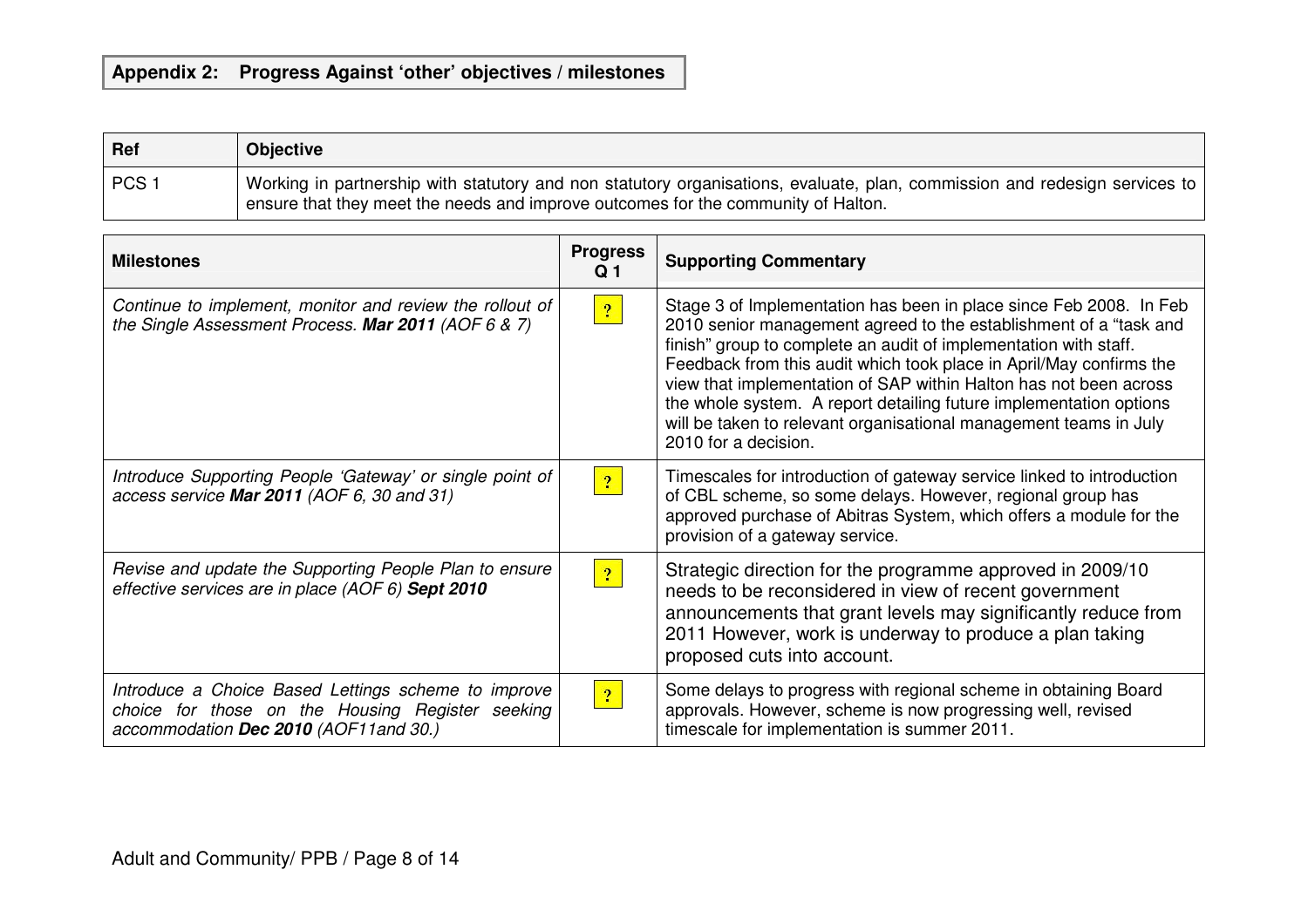## **Appendix 3: Progress Against 'key' performance indicators**

| <b>Ref</b> | <b>Description</b> | Actual<br>2009/10 | Target<br>2010/11 | <b>Quarter</b> | Current<br><b>Progress</b> | <b>Direction</b><br>of Travel | <b>Supporting Commentary</b> |
|------------|--------------------|-------------------|-------------------|----------------|----------------------------|-------------------------------|------------------------------|
|------------|--------------------|-------------------|-------------------|----------------|----------------------------|-------------------------------|------------------------------|

| <b>Service Delivery</b> |                                                                                         |       |      |       |                      |                                                                                                                                                                                                                                                                                                                       |
|-------------------------|-----------------------------------------------------------------------------------------|-------|------|-------|----------------------|-----------------------------------------------------------------------------------------------------------------------------------------------------------------------------------------------------------------------------------------------------------------------------------------------------------------------|
| <b>PCS15</b>            | % of VAA Assessments<br>completed within 28 days                                        | 69%   | 75%  | 77.7% | $\checkmark$         | Target exceeded. 18 completed cases<br>for Quarter 1. Of which 14 were<br>completed within 28 days.                                                                                                                                                                                                                   |
| <b>NI 136</b>           | People Supported to live<br>independently through Social<br><b>Care Services</b>        | 3297  | 3350 | 3448  | $\blacktriangledown$ | Performance in supporting people to<br>remain in their own home remains<br>consistent across all client groups.<br>There has been slight reduction in<br>those supported with a Physical and<br>Sensory Disability and this fluctuation is<br>due to death rates in Q1. A target has<br>not yet been set for this PI. |
| <b>NI 130</b>           | Social Care Clients receiving<br>self directed support<br>(DP's/Individualised Budgets) | 16.80 | 30   | 10.87 | 2                    | Indicator based on clients and carers<br>receiving self directed support as a<br>percentage of clients and<br>carers<br>receiving community based services. In<br>total 447 clients and carers are in<br>receipt of self directed support.                                                                            |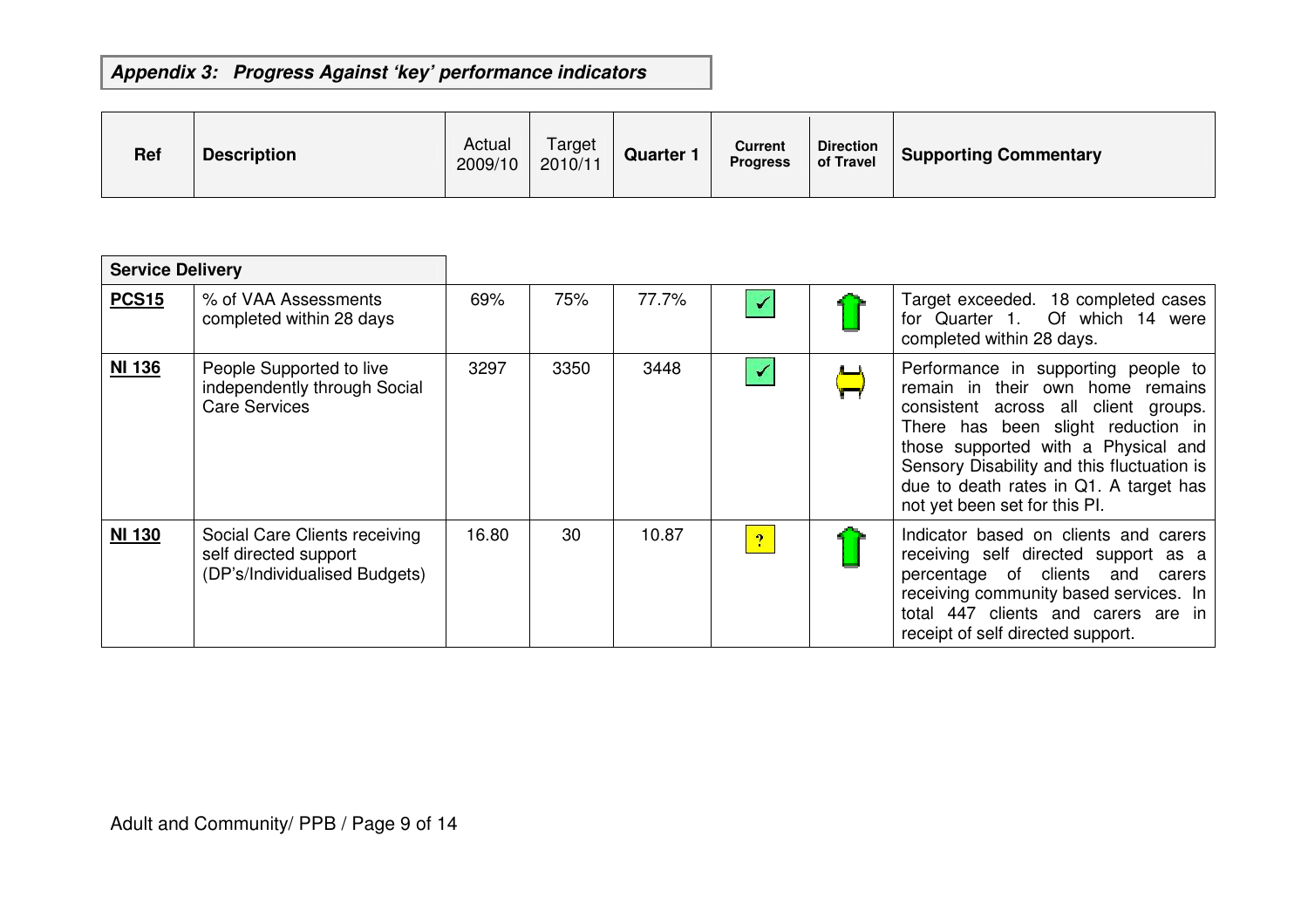## **Appendix 4: Progress Against 'other' performance indicators**

| <b>Ref</b> | <b>Description</b> | Actual<br>2009/10 | Target<br>2010/11 | Quarter | Current<br><b>Progress</b> | <b>Direction</b><br>of Travel | <b>Supporting Commentary</b> |
|------------|--------------------|-------------------|-------------------|---------|----------------------------|-------------------------------|------------------------------|
|------------|--------------------|-------------------|-------------------|---------|----------------------------|-------------------------------|------------------------------|

| <b>Cost &amp; Efficiency</b> |                                                                                                      |     |     |                          |                                                                                                                            |
|------------------------------|------------------------------------------------------------------------------------------------------|-----|-----|--------------------------|----------------------------------------------------------------------------------------------------------------------------|
| PCS <sub>1</sub>             | % of client group expenditure<br>(ALD) spent on domiciliary<br>care services (Previously AWA<br>LI2  | 33% | 59% | $\overline{\mathcal{L}}$ | Q1 for 10/11 actual is higher than Q1<br>09/10 actual. Due to creditor invoices<br>outstanding it is difficult to compare. |
| PCS <sub>2</sub>             | % of client group expenditure<br>(PSD) spent on domiciliary<br>care services (Previously AWA<br>LI3) | 28% | 22% | 2                        | Q1 for 10/11 actual is higher than Q1<br>09/10 actual. Due to creditor invoices<br>outstanding it is difficult to compare. |

| <b>Fair Access</b> |                                                                                                                                   |      |     |      |             |                                                                                                                                                                                                                                                         |
|--------------------|-----------------------------------------------------------------------------------------------------------------------------------|------|-----|------|-------------|---------------------------------------------------------------------------------------------------------------------------------------------------------------------------------------------------------------------------------------------------------|
| PCS <sub>4</sub>   | Percentage of adults assessed<br>in year where ethnicity is not<br>stated Key threshold <10%<br>(Previously AWA LI4 & OP<br>∟Pi5) | 0.27 | 0.5 | 4.86 | $\mathbf x$ | number of clients assessed<br>The<br>where ethnicity is not stated relates<br>Exception reports are<br>to 17 clients.<br>clients<br>of<br>these<br>produced<br>for<br>Administration teams to<br>action<br>to<br>ensure target will be met at year end. |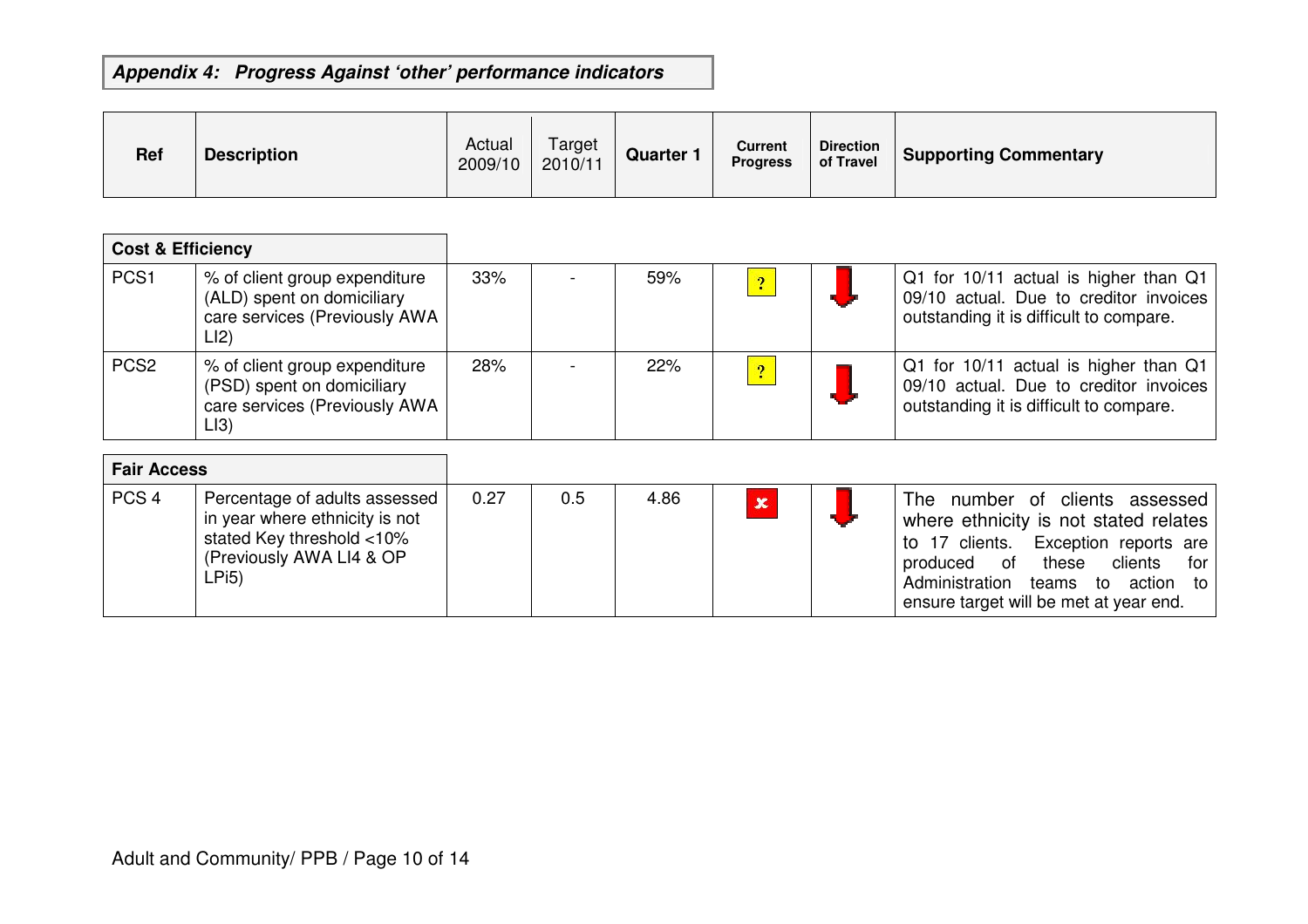## **Appendix 5: Progress against risk control measures**

| PCS <sub>1</sub> | Adult Safeguarding: the council will be<br>subject to a safeguarding inspection (date<br>to be specified). The outcome of the<br>inspection will impact on council<br>performance 2010/2011                      | Inspection preparation<br>through: multi- agency<br>inspection group, sub groups,<br>temporary additional capacity<br>to support preparation                                                                                                      |                | Preparation continues to progress                                                                                                                                                                                                                                                                                                                                                                                                                                                                                                                                                                                                                                                 |
|------------------|------------------------------------------------------------------------------------------------------------------------------------------------------------------------------------------------------------------|---------------------------------------------------------------------------------------------------------------------------------------------------------------------------------------------------------------------------------------------------|----------------|-----------------------------------------------------------------------------------------------------------------------------------------------------------------------------------------------------------------------------------------------------------------------------------------------------------------------------------------------------------------------------------------------------------------------------------------------------------------------------------------------------------------------------------------------------------------------------------------------------------------------------------------------------------------------------------|
|                  | Working with the PCT to ensure there are<br>good mechanisms in place to commission<br>appropriate services for people with<br>learning disabilities, failure to do this will<br>result in severe budget pressure | Close working with Finance<br>Dept and colleagues in the<br>PCT to agree future budget                                                                                                                                                            | $\overline{?}$ | Discussions continue with the PCT to<br>agree final budget for next year for<br>transfer                                                                                                                                                                                                                                                                                                                                                                                                                                                                                                                                                                                          |
|                  | Housing repossessions: Halton has been<br>identified as a hot spot for repossessions.<br>Failure to reduce will have a negative<br>impact on Haltons CAA.                                                        | Housing Solutions Team to<br>work with key partners<br>including: Lenders, Courts,<br>Welfare Benefits & CAB,<br>RSL's, to develop and action a<br>robust action plan to<br>significantly reduce the<br>number of repossessions<br>across Halton. |                | Significant progress made. Action<br>Plan in place-communication and<br>publicity campaign underway- From<br>April- June 10 52 households<br>approached Housing Solutions for<br>assistance - to date 17 cases have<br>been successfully prevented from<br>becoming homeless, 5 orders for<br>suspended eviction have been<br>obtained and the prevention fund has<br>been used to assist four families. The<br>current MRS case load is 10, out of<br>which 2 at completion stage and the<br>remaining 8 are at various stages<br>throughout the process. The service<br>has also successfully negotiated the<br>re purchase of a shared ownership<br>property with a local RSL. |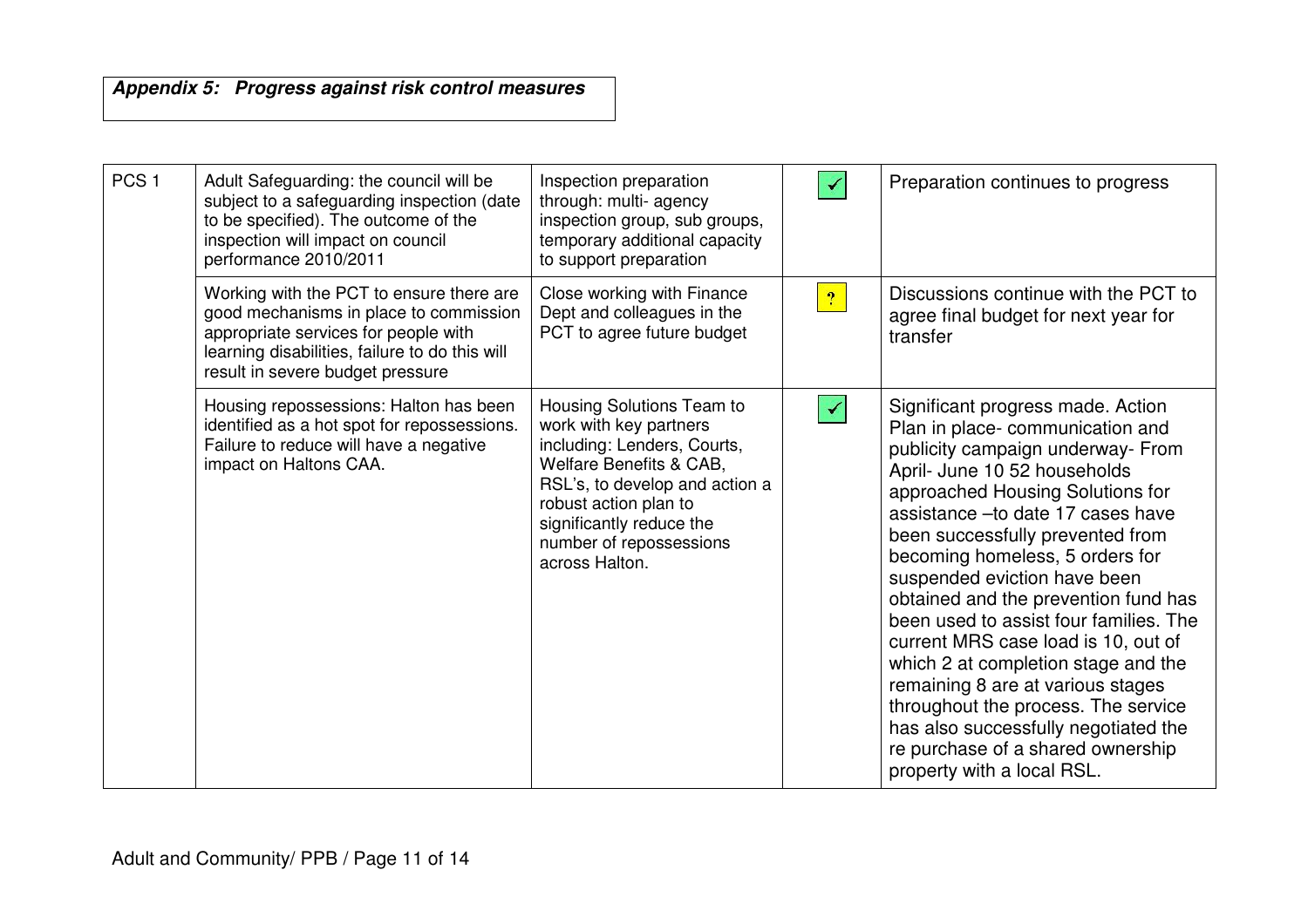# **Appendix 6: Financial Statement**

#### **ADULTS & COMMUNITY – PREVENTION & COMMISSIONING**

#### **Revenue Budget as at 30th June 2010**

|                                                | Annual        | <b>Budget</b> | Actual   | Variance       | ctual Including |
|------------------------------------------------|---------------|---------------|----------|----------------|-----------------|
|                                                | Revised       | To Date       | To Date  | <b>To Date</b> | Committed       |
|                                                | <b>Budget</b> |               |          |                | Items           |
|                                                | £'000         | £'000         | £'000    | (overspend)    | £'000           |
|                                                |               |               |          | £'000          |                 |
| <b>Expenditure</b>                             |               |               |          |                |                 |
|                                                |               |               |          |                |                 |
| Employees                                      | 4,080         | 1,012         | 1,061    | (49)           | 1,359           |
| <b>Premises Support</b>                        | 4             | 0             | 0        | 0              | U               |
| <b>Other Premises</b>                          | 47            | 30            | 31       | (1)            | 58              |
| Supplies & Services                            | 1,268         | 188           | 180      | 8              | 171             |
| Contracts & SLA's                              | 448           | 139           | 141      | (2)            | 141             |
| Transport                                      | 60            | 15            | 16       | (1)            | 16              |
| <b>Community Care:</b>                         |               |               |          |                |                 |
| <b>Residential Care</b>                        | 4,201         | 900           | 844      | 56             | 844             |
| <b>Nursing Care</b>                            | 1,423         | 320           | 205      | 115            | 205             |
| Homecare                                       | 3,742         | 827           | 691      | 136            | 691             |
| <b>Direct Payments</b>                         | 2,863         | 614           | 628      | (14)           | 628             |
| <b>Supported Living</b>                        | 576           | 123           | 127      | (4)            | 127             |
| Day Care                                       | 235           | 50            | 39       | 11             | 39              |
| <b>Supporting People Payments to Providers</b> | 6,861         | 1,598         | 1,599    | (1)            | 1,599           |
| Other Agency                                   | 237           | 35            | 32       | 3              | 32              |
| <b>Asset Charges</b>                           | 61            | 0             | 0        | 0              | 0               |
|                                                | 26,106        | 5,851         | 5,594    | 257            | 5,910           |
| <b>Total Expenditure</b>                       |               |               |          |                |                 |
| <b>Income</b>                                  |               |               |          |                |                 |
| <b>Residential Fees</b>                        | $-1,502$      | $-437$        | $-392$   | (45)           | $-392$          |
| <b>Nursing Fees</b>                            | $-331$        | $-5$          | -2       | (3)            | $-2$            |
| <b>Direct Payment charges</b>                  | $-91$         | $-21$         | $-22$    | 1              | $-22$           |
| Fees & Charges                                 | $-564$        | $-130$        | $-132$   | 2              | $-132$          |
| Receivership Income                            | $-19$         | -5            | -9       | 4              | -9              |
| Sales Income                                   | $-21$         | -3            | $-2$     | (1)            | $-2$            |
| Rents Income                                   | $-100$        | $-100$        | $-100$   | 0              | $-100$          |
| PCT reimbursement for salary costs             | $-488$        | 0             | 0        | 0              | 0               |
| Other PCT reimbursements                       | $-233$        | $-25$         | $-28$    | 3              | $-28$           |
| Government Grant Income:                       |               |               |          |                |                 |
| Supporting People Main Grant                   | $-661$        | $-159$        | $-158$   | (1)            | $-158$          |
| Social Care Reform Grant                       | $-653$        | $-653$        | $-653$   | 0              | $-653$          |
| Mortgage Rescue Scheme                         | $-78$         | $-78$         | $-78$    | 0              | -78             |
| Homelessness Grant                             | $-30$         | $-30$         | $-31$    | 1              | $-31$           |
| Aids Support Grant                             | $-11$         | 0             | 0        | 0              | 0               |
| Learning Disabilities Campus Closure           | $-94$         | $-94$         | -94      | 0              | -94             |
| Other Income                                   | -9            | -8            | $-12$    | 4              | $-12$           |
|                                                | 4,885         | $-1,748$      | $-1,713$ | (35)           | 1,713           |
| <b>Total Income</b>                            |               |               |          |                |                 |
|                                                | 21,221        | 4,103         | 3,881    | 222            | 4,197           |
| Net Expenditure                                |               |               |          |                |                 |
|                                                |               |               |          |                |                 |
|                                                |               |               |          |                |                 |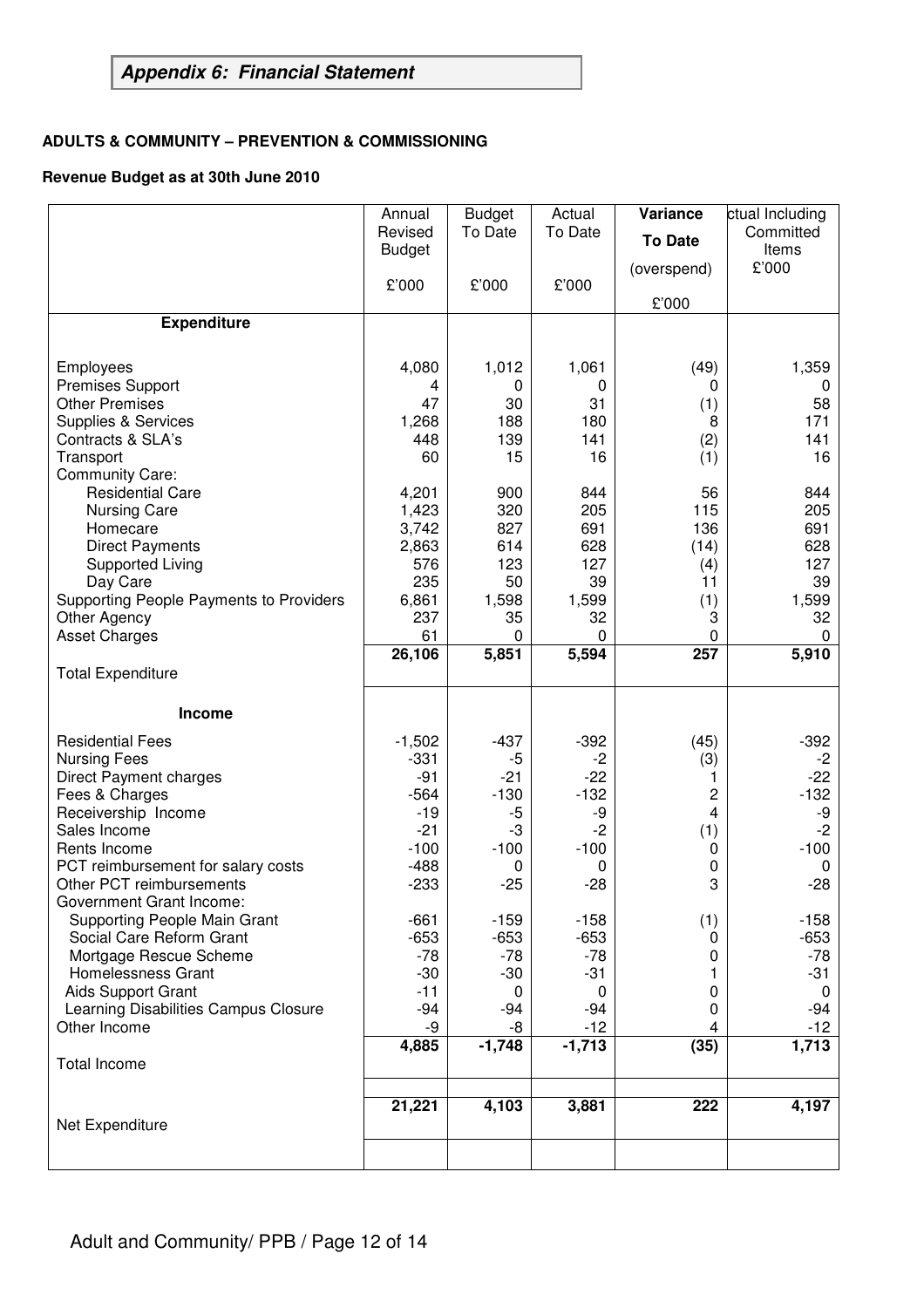#### **Comments on the above figures:**

In overall terms revenue spending at the end of quarter 1 is £222k below budget profile, due to expenditure relating to the community care budget being less than anticipated at this stage of the financial year.

The ongoing transfer of expenditure to continuing health care funding continues during the first quarter of the financial year however service users packages are now being reviewed by the Primary Care Trust and some have been found to longer met the continuing health care criteria. These service users care packages will now be met from the Local Authority's community care budget and this budget must be scrutinised closely throughout the year to ensure a balanced budget at year end. The community care budget, including income, is currently £252k under budget profile. The Community Care budget, across the Directorate, will be realigned during quarter2 to reflect more accurately services provided to service users.

Employee costs are over budget profile by £49k due to the Principal & Practice Managers receiving back dated pay relating to the Job Evaluation process totalling £61k.

#### **PREVENTION & COMMISSIONING**

#### **Capital Budget as at 30th June 2010**

|                       | 2010/11<br>Capital<br>Allocation | Allocation<br>To Date | <b>Actual Spend</b><br>To Date | Allocation<br>Remaining |
|-----------------------|----------------------------------|-----------------------|--------------------------------|-------------------------|
|                       | £000                             | £000                  | £000                           | £000                    |
|                       | 128                              | 32                    |                                | 128                     |
| <b>Total Spending</b> | 128                              | 32                    |                                | 128                     |

#### **HOUSING STRATEGY & SUPPORT SERVICES Capital Projects as at 30th June 2010**

|                                      | 2010/11<br>Capital<br>Allocation<br>£'000 | Allocation<br>To Date<br>£'000 | <b>Actual Spend</b><br>To Date<br>£'000 | Allocation<br>Remaining<br>£'000 |
|--------------------------------------|-------------------------------------------|--------------------------------|-----------------------------------------|----------------------------------|
| <b>Private Sector Housing</b>        |                                           |                                |                                         |                                  |
| <b>Housing Grants/Loans</b>          | 168                                       | 42                             | 90                                      | 78                               |
| <b>Disabled Facilities Grants</b>    | 25                                        | 6                              | 0                                       | 25                               |
| <b>Joint Funding RSL Adaptations</b> | 278                                       | 70                             | 74                                      | 204                              |
| <b>Energy Promotion</b>              | 37                                        | 9                              | 0                                       | 37                               |
| Housing Program 2009-2011 SCE        | 1,640                                     | 410                            | 36                                      | 1,604                            |
| Housing Program 2009-2011 DFG        | 568                                       | 142                            | 0                                       | 568                              |
| <b>Unallocated c/fwd</b>             | 1,366                                     | 341                            | 0                                       | 1,366                            |
|                                      | 4,082                                     | 1,020                          | 200                                     | 3,882                            |